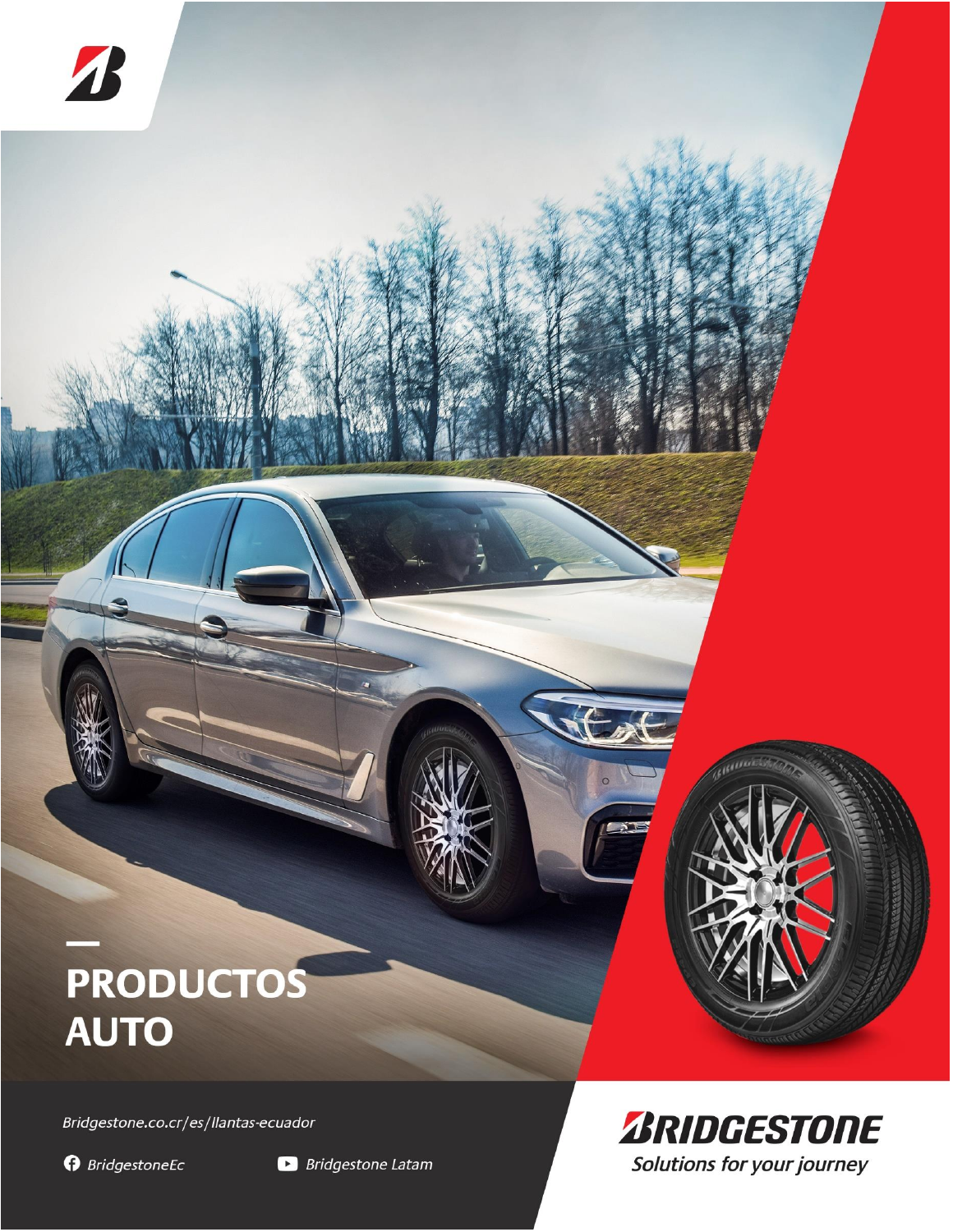

| <b>SAP Code</b> | <b>Pattern</b>           | <b>Size</b> | <b>SBU</b> | <b>Tire Description</b>           | Ser.Desc. |                          | LT-P-T-C RFT/EXT         |
|-----------------|--------------------------|-------------|------------|-----------------------------------|-----------|--------------------------|--------------------------|
| 11053003        | <b>B381</b>              | 185/65R14   | <b>PSR</b> | P185/65R14 85T B381               | 85T       | P                        |                          |
| 16862005        | <b>ECOPIA EP150</b>      | 195/50R16   | <b>PSR</b> | 195/50R16 84V ECOPIA EP150        | 84V       | $\overline{a}$           | $\sim$                   |
| 10390003        | <b>ECOPIA EP422</b>      | 195/55R16   | <b>PSR</b> | 195/55R16 86V ECOPIA EP422        | 86V       | $\overline{\phantom{a}}$ | $\overline{\phantom{0}}$ |
| 15983003        | <b>ECOPIA EP422 PLUS</b> | 175/65R15   | <b>PSR</b> | 175/65R15 84H ECOPIA EP422 PLUS   | 84H       | $\blacksquare$           | $\sim$                   |
| 14869003        | <b>ECOPIA EP422 PLUS</b> | 185/55R15   | <b>PSR</b> | 185/55R15 82V ECOPIA EP422 PLUS   | 82V       |                          |                          |
| 16100003        | <b>ECOPIA EP422 PLUS</b> | 195/60R15   | <b>PSR</b> | 195/60R15 88H ECOPIA EP422 PLUS   | 88H       |                          |                          |
| 15986003        | <b>ECOPIA EP422 PLUS</b> | 205/60R15   | <b>PSR</b> | 205/60R15 91H ECOPIA EP422 PLUS   | 91H       |                          |                          |
| 15987003        | <b>ECOPIA EP422 PLUS</b> | 205/65R15   | <b>PSR</b> | 205/65R15 99H ECOPIA EP422 PLUS   | 99H       | $\sim$                   | $\sim$                   |
| 14870003        | <b>ECOPIA EP422 PLUS</b> | 195/55R16   | <b>PSR</b> | 195/55R16 87V ECOPIA EP422 PLUS   | 87V       |                          |                          |
| 17160003        | <b>ECOPIA EP422 PLUS</b> | 205/60R16   | <b>PSR</b> | 205/60R16 92H ECOPIA EP422 PLUS   | 92H       |                          | $\blacksquare$           |
| 17161003        | <b>ECOPIA EP422 PLUS</b> | 205/55R17   | <b>PSR</b> | 205/55R17 91H ECOPIA EP422 PLUS   | 91H       | $\blacksquare$           |                          |
| 14873003        | <b>ECOPIA EP422 PLUS</b> | 215/45R17   | <b>PSR</b> | 215/45R17 87V ECOPIA EP422 PLUS   | 87V       |                          |                          |
| 14879003        | <b>ECOPIA EP422 PLUS</b> | 215/55R18   | <b>PSR</b> | 215/55R18 95T ECOPIA EP422 PLUS   | 95T       | $\blacksquare$           | $\overline{\phantom{a}}$ |
| 14880003        | <b>ECOPIA EP422 PLUS</b> | 225/45R18   | <b>PSR</b> | 225/45R18 91V ECOPIA EP422 PLUS   | 91V       | $\blacksquare$           | $\blacksquare$           |
| 12538005        | POTENZA RE760 SPORT      | 195/60R15   | <b>PSR</b> | 195/60R15 88H POTENZA RE760 SPORT | 88H       | $\blacksquare$           | $\blacksquare$           |
| 14891005        | POTENZA RE760 SPORT      | 195/65R15   | <b>PSR</b> | 195/65R15 91H POTENZA RE760 SPORT | 91H       | $\sim$                   | $\blacksquare$           |
| 17623005        | POTENZA RE760 SPORT      | 205/55R16   | <b>PSR</b> | 205/55R16 91W POTENZA RE760 SPORT | 91W       | $\overline{\phantom{a}}$ | $\overline{\phantom{a}}$ |
| 18223003        | <b>TURANZA EL440</b>     | 215/45R18   | <b>PSR</b> | P215/45R18 89V TURANZA EL440      | 89V       | P                        |                          |
| 12031005        | <b>TURANZA ER300</b>     | 185/60R15   | <b>PSR</b> | 185/60R15 84H TURANZA ER300       | 84H       | ٠                        | $\sim$                   |
| 14586005        | <b>TURANZA ER300</b>     | 195/55R15   | <b>PSR</b> | 195/55R15 85H TURANZA ER300       | 85H       |                          |                          |
| 10356003        | <b>TURANZA ER300</b>     | 195/65R15   | <b>PSR</b> | 195/65R15 91V TURANZA ER300       | 91V       | $\blacksquare$           |                          |
| 10341003        | <b>TURANZA ER300</b>     | 215/60R16   | <b>PSR</b> | 215/60R16 95V TURANZA ER300       | 95V       |                          |                          |
| 10466003        | <b>TURANZA ER300</b>     | 215/55R17   | <b>PSR</b> | 215/55R17 94V TURANZA ER300       | 94V       | $\blacksquare$           | $\overline{\phantom{a}}$ |
| 18988003        | <b>TURANZA T005</b>      | 225/55R19   | <b>PSR</b> | 225/55R19 103H TURANZA T005 XL    | 103H      |                          |                          |
| 18905003        | <b>TURANZA T005A</b>     | 215/55R18   | <b>PSR</b> | 215/55R18 95V TURANZA T005A       | 95V       |                          |                          |
| 16741003        | <b>TURANZA T005A</b>     | 235/45R18   | <b>PSR</b> | 235/45R18 94W TURANZA T005A       | 94W       | $\overline{\phantom{a}}$ |                          |
| 19702300        | POTENZA S001             | 225/40R19   | <b>PSR</b> | 225/40R19 89Y POTENZA S001        | 89Y       |                          |                          |
| 19703300        | POTENZA S001             | 255/35R19   | <b>PSR</b> | 255/35R19 92Y POTENZA S001        | 92Y       | $\blacksquare$           |                          |
| 19258300        | <b>POTENZA S001</b>      | 225/45R18   | <b>PSR</b> | 225/45R18 95W POTENZA S001 RFT    | 95W       | $\overline{\phantom{a}}$ | RFT.                     |
| 19973300        | POTENZA S001             | 225/50R17   | <b>PSR</b> | 225/50R17 94W POTENZA S001 RFT    | 94W       |                          | RFT.                     |
| 19704300        | TURANZA T001             | 205/55R17   | <b>PSR</b> | 205/55R17 95W TURANZA T001 XL     | 95W       |                          |                          |
| 18935300        | <b>TURANZA T005</b>      | 225/50R18   | <b>PSR</b> | 225/50R18 99W TURANZA T005 XL     | 99W       |                          |                          |
| 18842300        | <b>TURANZA T005</b>      | 225/55R17   | <b>PSR</b> | 225/55R17 97W TURANZA T005        | 97W       | $\overline{\phantom{a}}$ |                          |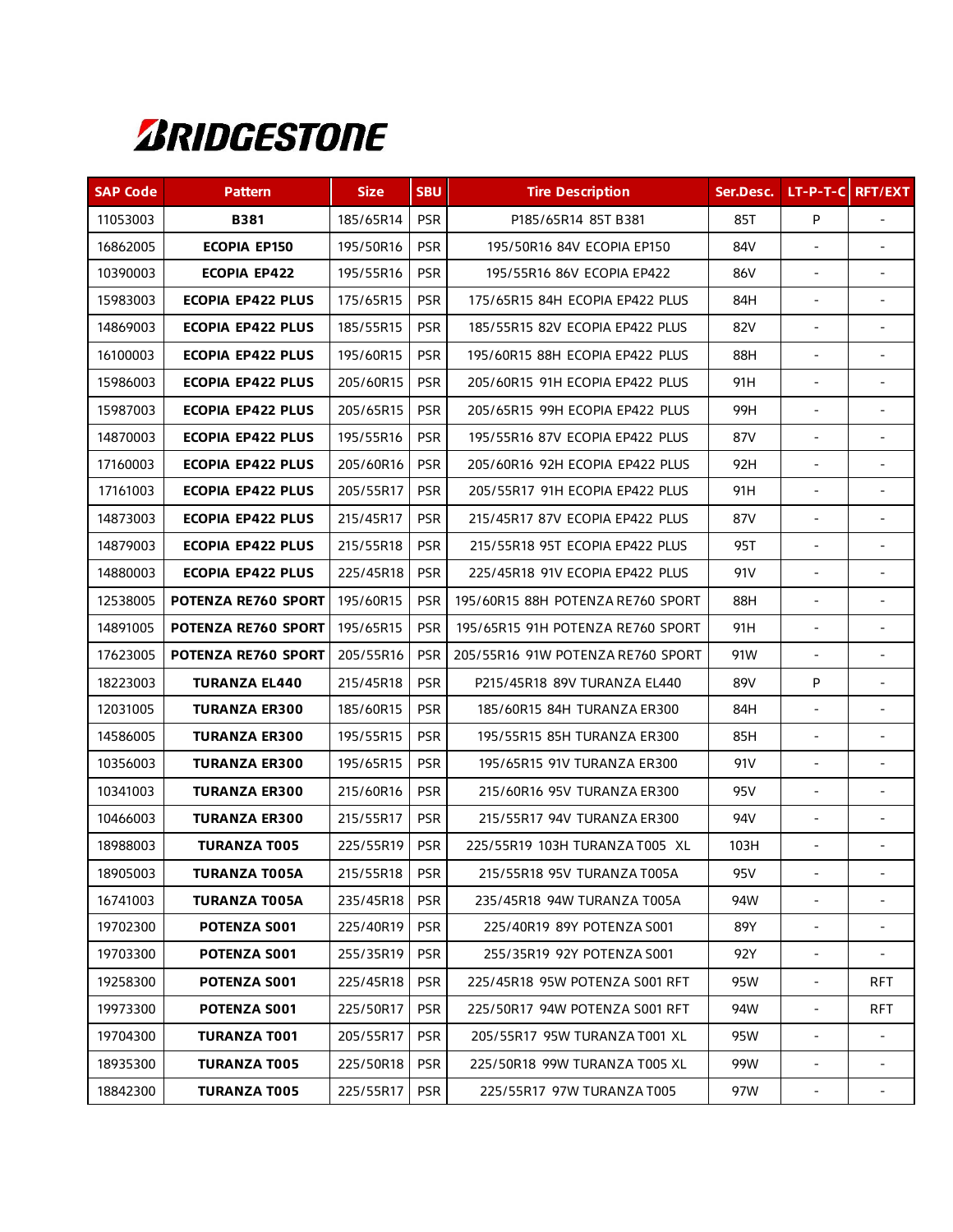| <b>SAP Code</b> | <b>Pattern</b>       | <b>Size</b> | <b>SBU</b> | <b>Tire Description</b>            | Ser.Desc.  | $LT-P-T-C$                   | <b>RFT/EXT</b>           |
|-----------------|----------------------|-------------|------------|------------------------------------|------------|------------------------------|--------------------------|
| 18826300        | <b>TURANZA T005</b>  | 225/50R18   | <b>PSR</b> | 225/50R18 99W TURANZA T005 XL      | 99W        | $\blacksquare$               |                          |
| 13995300        | POTENZA S001         | 205/50R17   | <b>PSR</b> | 205/50R17 89W POTENZA S001 RFT     | 89W        | $\overline{\phantom{a}}$     | <b>RFT</b>               |
| 14958300        | POTENZA S001         | 225/45R17   | <b>PSR</b> | 225/45R17 91W POTENZA S001 RFT     | 91W        | $\blacksquare$               | <b>RFT</b>               |
| 16923300        | POTENZA S001         | 225/50R17   | <b>PSR</b> | 225/50R17 98W POTENZA S001 RFT XL  | <b>98W</b> | $\overline{\phantom{0}}$     | <b>RFT</b>               |
| 14962300        | POTENZA S001         | 245/40R17   | <b>PSR</b> | 245/40R17 91W POTENZA S001 RFT     | 91W        | $\overline{\phantom{a}}$     | <b>RFT</b>               |
| 16562300        | <b>POTENZA S001</b>  | 245/45R17   | <b>PSR</b> | 245/45R17 95Y POTENZA S001         | 95Y        | ÷,                           |                          |
| 14963300        | POTENZA S001         | 225/40R18   | <b>PSR</b> | 225/40R18 88Y POTENZA S001 RFT     | 88Y        | ÷.                           | <b>RFT</b>               |
| 16066300        | POTENZA S001         | 225/40R18   | <b>PSR</b> | 225/40R18 92Y POTENZA S001 RFT     | 92Y        | ÷,                           | <b>RFT</b>               |
| 19623300        | POTENZA S001         | 235/45R18   | <b>PSR</b> | 235/45R18 98W POTENZA S001 XL      | 98W        | $\overline{\phantom{a}}$     |                          |
| 16900300        | POTENZA S001         | 255/40R18   | <b>PSR</b> | 255/40R18 95Y POTENZA S001 RFT     | 95Y        | $\blacksquare$               | <b>RFT</b>               |
| 17273300        | POTENZA S001         | 235/40R19   | <b>PSR</b> | 235/40R19 96Y POTENZA S001         | 96Y        | $\overline{\phantom{a}}$     | $\overline{\phantom{a}}$ |
| 16062300        | POTENZA S001         | 245/35R19   | <b>PSR</b> | 245/35R19 93Y POTENZA S001 XL      | 93Y        | $\blacksquare$               | $\overline{\phantom{a}}$ |
| 14766300        | POTENZA S001         | 245/45R19   | <b>PSR</b> | 245/45R19 102Y POTENZA S001 EXT    | 102Y       | $\overline{\phantom{a}}$     | <b>EXT</b>               |
| 18991300        | <b>POTENZA S005</b>  | 235/35R19   | <b>PSR</b> | 235/35R19 91Y POTENZA S005         | 91Y        | $\overline{\phantom{a}}$     | $\overline{\phantom{a}}$ |
| 10434300        | <b>TURANZA ER300</b> | 205/60R16   | <b>PSR</b> | 205/60R16 96W TURANZA ER300        | 96W        | $\blacksquare$               | $\blacksquare$           |
| 16091300        | <b>TURANZA ER300</b> | 225/60R16   | <b>PSR</b> | 225/60R16 98Y TURANZA ER300        | 98Y        | $\overline{\phantom{a}}$     |                          |
| 11787300        | <b>TURANZA ER300</b> | 225/55R17   | <b>PSR</b> | 225/55R17 97Y TURANZA ER300 RFT    | 97Y        | $\overline{\phantom{0}}$     | <b>RFT</b>               |
| 16486300        | <b>TURANZA ER300</b> | 235/55R17   | <b>PSR</b> | 235/55R17 103V TURANZA ER300       | 103V       | $\overline{a}$               |                          |
| 14825300        | <b>TURANZA ER300</b> | 245/45R18   | <b>PSR</b> | 245/45R18 100Y TURANZA ER300 XL    | 100Y       | ÷,                           | $\blacksquare$           |
| 16320300        | <b>TURANZA T001</b>  | 215/45R16   | <b>PSR</b> | 215/45R16 90V TURANZA T001 XL      | 90V        | ÷.                           | $\mathbf{r}$             |
| 16059300        | <b>TURANZA T001</b>  | 205/55R17   | <b>PSR</b> | 205/55R17 91W TURANZA T001         | 91W        | $\overline{\phantom{a}}$     |                          |
| 15312300        | <b>TURANZA T001</b>  | 205/55R17   | <b>PSR</b> | 205/55R17 91W TURANZA T001 RFT     | 91W        | $\blacksquare$               | <b>RFT</b>               |
| 17921300        | <b>TURANZA T001</b>  | 225/55R17   | <b>PSR</b> | 225/55R17 97W TURANZA T001         | 97W        | $\overline{\phantom{a}}$     | $\blacksquare$           |
| 17047300        | <b>TURANZA T001</b>  | 225/40R18   | <b>PSR</b> | 225/40R18 92W TURANZA T001 EXT     | 92W        | $\blacksquare$               | <b>EXT</b>               |
| 18980300        | <b>TURANZA T005</b>  | 205/55R16   | <b>PSR</b> | 205/55R16 91W TURANZA T005 RFT     | 91W        |                              | <b>RFT</b>               |
| 18349300        | <b>TURANZA T005</b>  | 205/60R16   | <b>PSR</b> | 205/60R16 96W TURANZA T005 RFT     | 96W        | $\qquad \qquad \blacksquare$ | <b>RFT</b>               |
| 18350300        | <b>TURANZA T005</b>  | 225/50R17   | <b>PSR</b> | 225/50R17 98Y TURANZA T005 RFT     | 98Y        | $\frac{1}{2}$                | <b>RFT</b>               |
| 17571300        | <b>TURANZA T005</b>  | 235/45R17   | <b>PSR</b> | 235/45R17 97Y TURANZA T005 XL      | 97Y        |                              |                          |
| 19634300        | <b>TURANZA T005</b>  | 235/55R17   | <b>PSR</b> | 235/55R17 103Y TURANZA T005 XL     | 103Y       | $\frac{1}{2}$                |                          |
| 17165300        | <b>TURANZA T005</b>  | 225/40R18   | <b>PSR</b> | 225/40R18 92Y TURANZA T005 XL      | 92Y        | $\frac{1}{2}$                |                          |
| 19622300        | <b>TURANZA T005</b>  | 225/55R18   | <b>PSR</b> | 225/55R18 102Y TURANZA T005 XL     | 102Y       |                              |                          |
| 17022300        | <b>TURANZA T005</b>  | 245/40R18   | <b>PSR</b> | 245/40R18 97Y TURANZA T005 XL      | 97Y        |                              |                          |
| 18557300        | <b>TURANZA T005</b>  | 245/45R18   | <b>PSR</b> | 245/45R18 100Y TURANZA T005 RFT XL | 100Y       | Ξ.                           | <b>RFT</b>               |
| 17349300        | <b>TURANZA T005</b>  | 255/35R18   | <b>PSR</b> | 255/35R18 94Y TURANZA T005 XL      | 94Y        | ÷,                           |                          |
| 18352300        | <b>TURANZA T005</b>  | 255/40R18   | <b>PSR</b> | 255/40R18 99Y TURANZA T005 RFT     | 99Y        | $\blacksquare$               | <b>RFT</b>               |
| 18848300        | <b>TURANZA T005</b>  | 255/40R18   | <b>PSR</b> | 255/40R18 99Y TURANZA T005         | 99Y        |                              |                          |